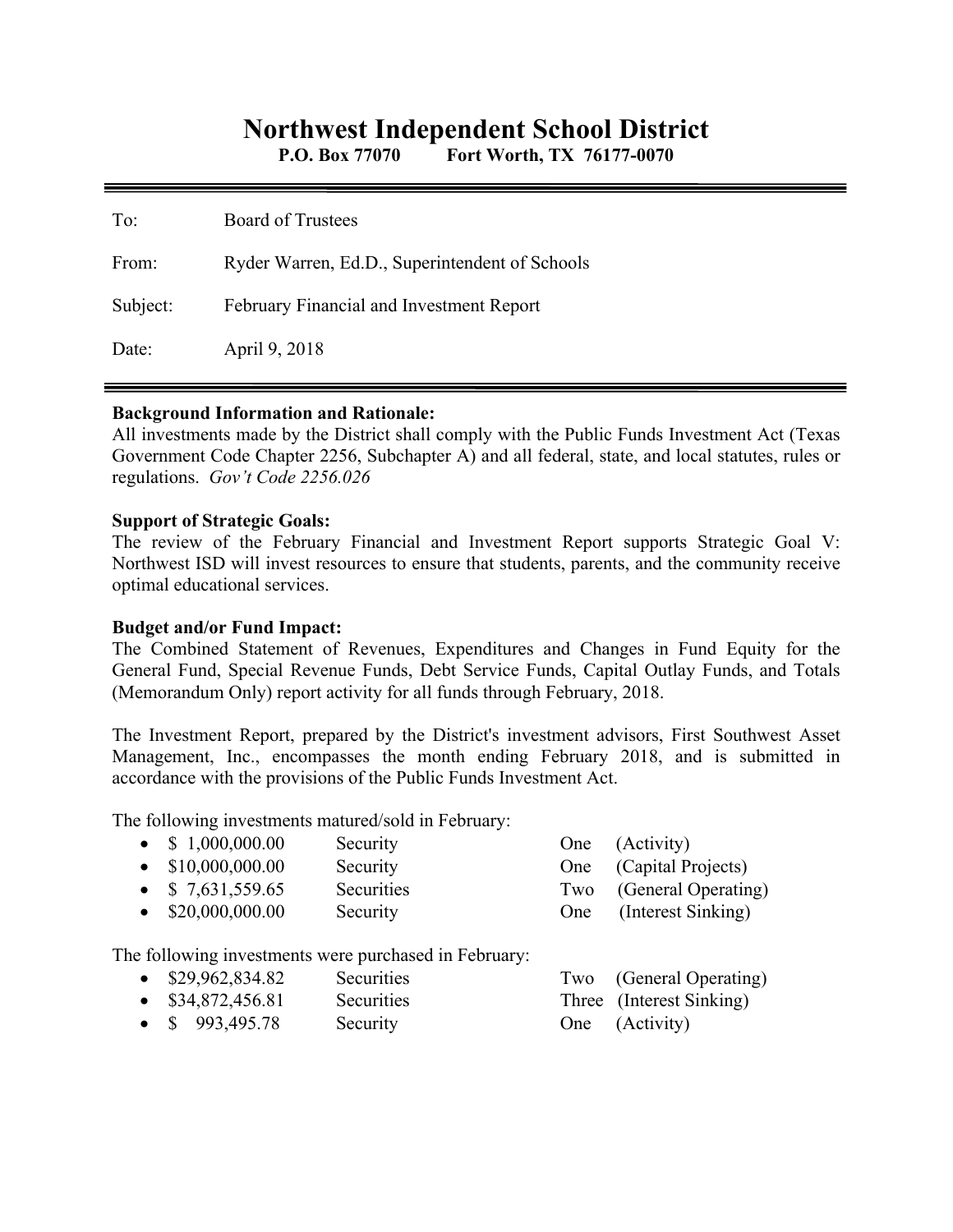Investments for the District's General Fund, Debt Service Funds, Capital Projects Funds, and Internal Service Funds total \$281,190,520.80 as of February 28, 2018.

|                               | Yield           |                     |
|-------------------------------|-----------------|---------------------|
|                               | to              |                     |
| <b>Fund</b>                   | <b>Maturity</b> | <b>Market Value</b> |
| General Fund                  | 1.550%          | \$178,146,513.14    |
| Special Revenue Funds         | 1.705%          | 1,655,500.11        |
| Debt Service Funds            | 1.794%          | 40,126,143.52       |
| <b>Capital Projects Funds</b> | 1.300%          | 46, 321, 539. 03    |
| Capital Projects Funds - AFB  | 1.501%          | 14,940,825.00       |
| Total                         | 1.542%          | \$281,190,520.80    |

Board Policy states that, "The investment portfolio shall be diversified in terms of investment instruments, maturity scheduling, and financial institutions to reduce risk of loss resulting from over concentration of assets in a specific class of investments, specific maturity, or specific issuer."

The District portfolio is diversified in terms of **investment instruments**.



| <b>Portfolio Composition by Security Type</b> |       | <b>Portfolio Composition by Issuer</b> |       |
|-----------------------------------------------|-------|----------------------------------------|-------|
| Local Government Investment Pool              | 16%   | Treasury                               | 57%   |
| Certificates of Deposit                       | $2\%$ | TexPool                                | 16%   |
| <b>Bank Deposit</b>                           | 11%   | <b>FHLB</b>                            | 12%   |
| Treasury                                      | 57%   | <b>FNMA</b>                            | $2\%$ |
| <b>Agency Bullet</b>                          | 9%    | Compass                                | 11%   |
| Agency Disco                                  | $5\%$ | Greenbank                              | $2\%$ |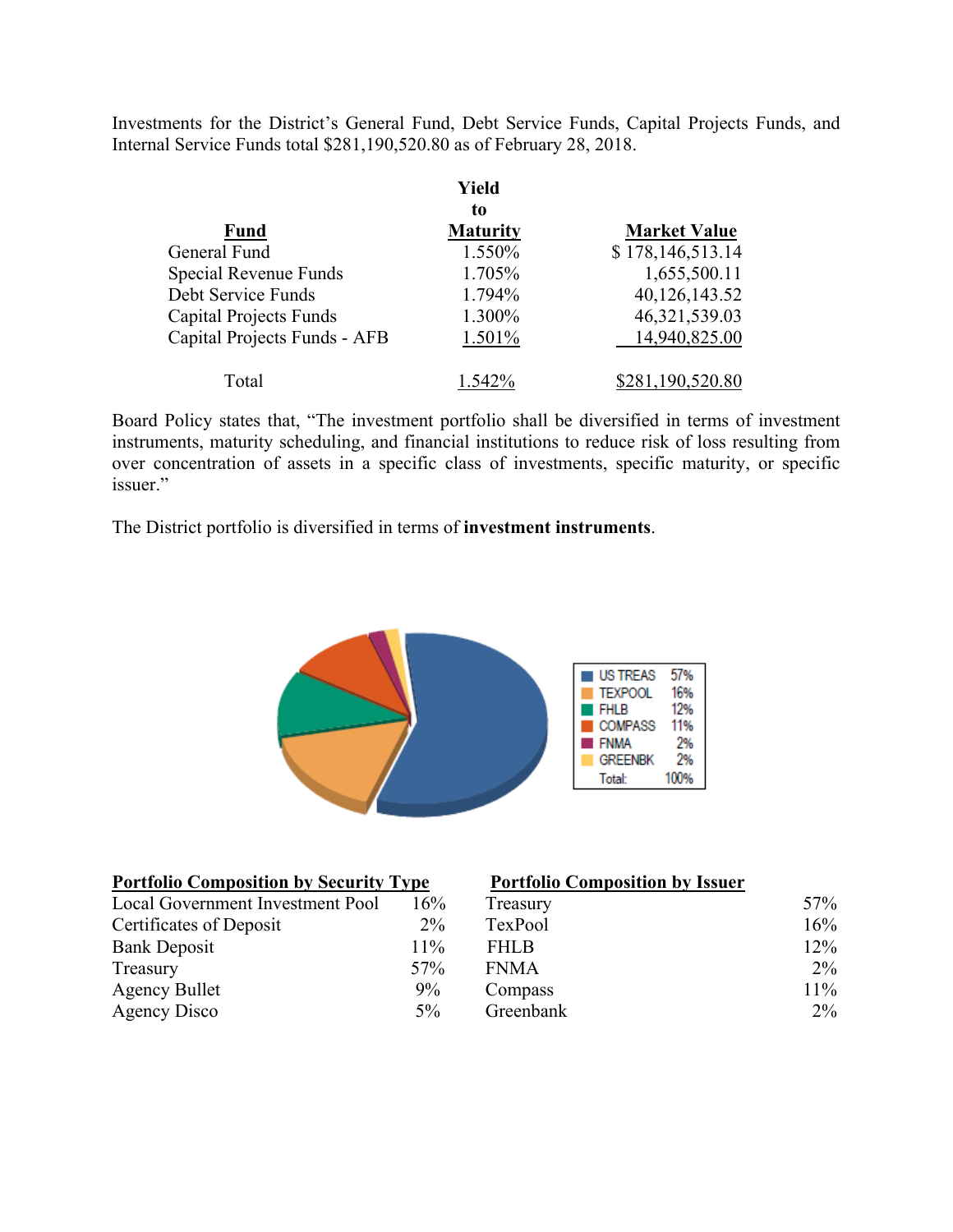

The District portfolio is diversified in terms of **maturity scheduling:** 

# **Maturity Schedule**

| Overnight       | 27% | \$75,475,139.30 |
|-----------------|-----|-----------------|
| $0-3$ Months    | 23% | \$64,905,250.00 |
| $3 - 6$ Months  | 23% | \$65,212,925.50 |
| $6 - 12$ Months | 27% | \$75,597,206.00 |

The District portfolio currently outperforms all except the 6-MO CMT **benchmark comparison**.



Note 1: CMT stands for Constant Maturity Treasury. This data is published in Federal Reserve Statistical Release H.15 and represents an average of all actively traded Treasury securities having that time remaining until ma Note 2: Benchmark data for TexPool is the monthly average yield.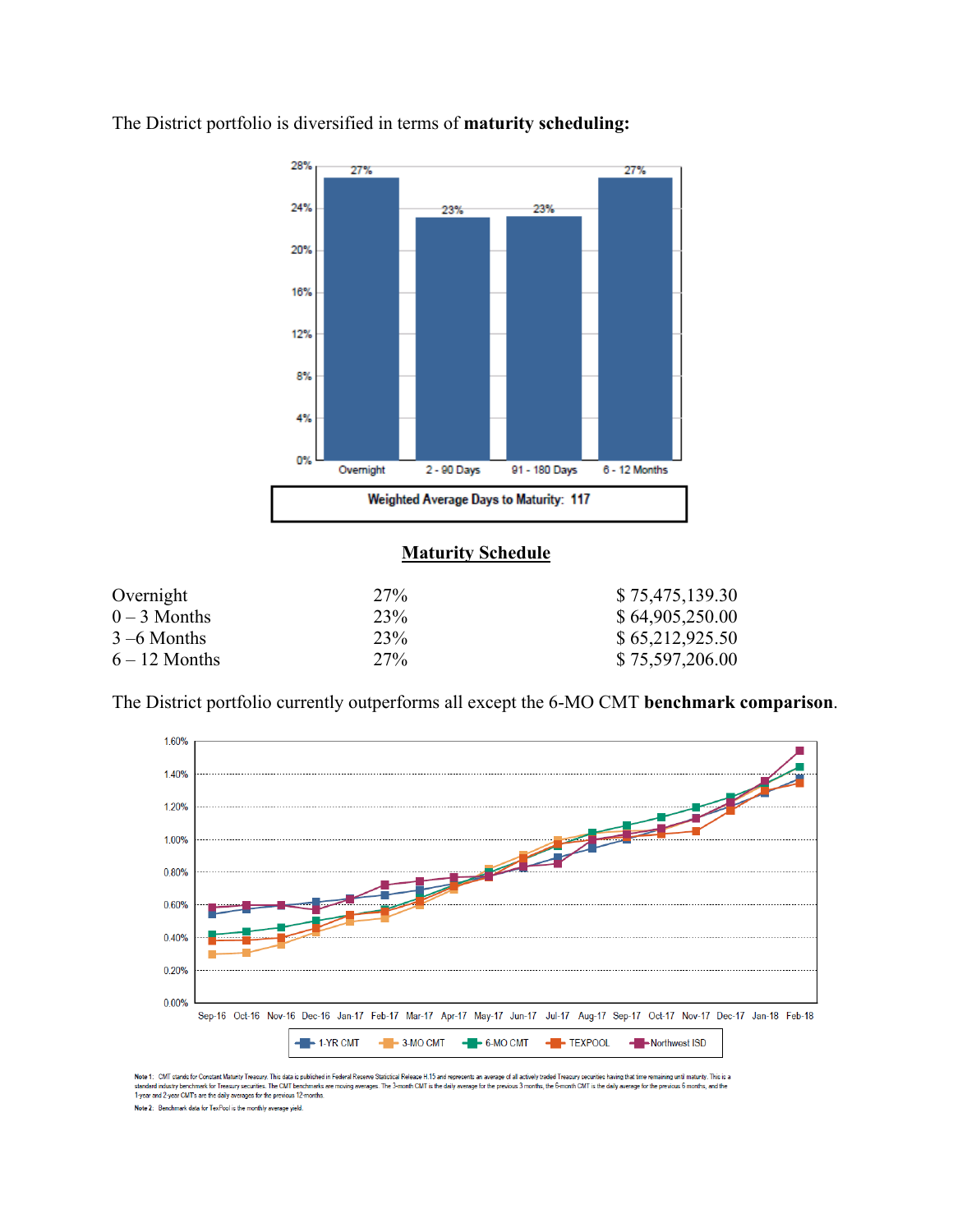

# **New Fed chief positive about the economy**

March 1, 2018

The Jerome Powell era at the Federal Reserve essentially began this week with the new chairman's high-profile testimony before Congress. You could, for the sake of brevity, summarize the entire event with that sentence. He didn't offer any opinion or statement that was unexpected or materially different than the Fed's outlook under past head Janet Yellen. But the risk markets had a sour reaction to his enthusiasm about the improvement of the U.S. economy since December, which caused a stir. We think it was an overreaction and pin it on the uncertainty that comes with any change in leadership. Powell is no Yellen clone, but it will take more than one week to bring the differences to the fore.

It is no surprise, however, that his optimism nudged the fed funds futures market to expect four 25 basis-point moves this year instead of three. Likely many in the faction who shifted were already on the fence and tax reform pushed them over. We, of course, think the tax changes are a positive from a corporate perspective, but are just not as convinced the rewards will be reaped early enough to push up still stubbornly low inflation right off . The Fed's preferred metric of inflation remains below its 2% target.

A lot depends on what companies do with the savings—they are just starting to reveal plans and the effects won't show up right away. Even passing on some of the tax relief to employees through bonuses, raises, increasing 401(k) contributions and the like doesn't mean inflation will flare. We want to see how this plays out a little bit more before changing our house call of three hikes in 2018, which we have held since the fourth quarter of 2017, although we could certainly see four. (By the way, the pace of hikes is at issue here, not the amount—don't expect to see a half-point jump).